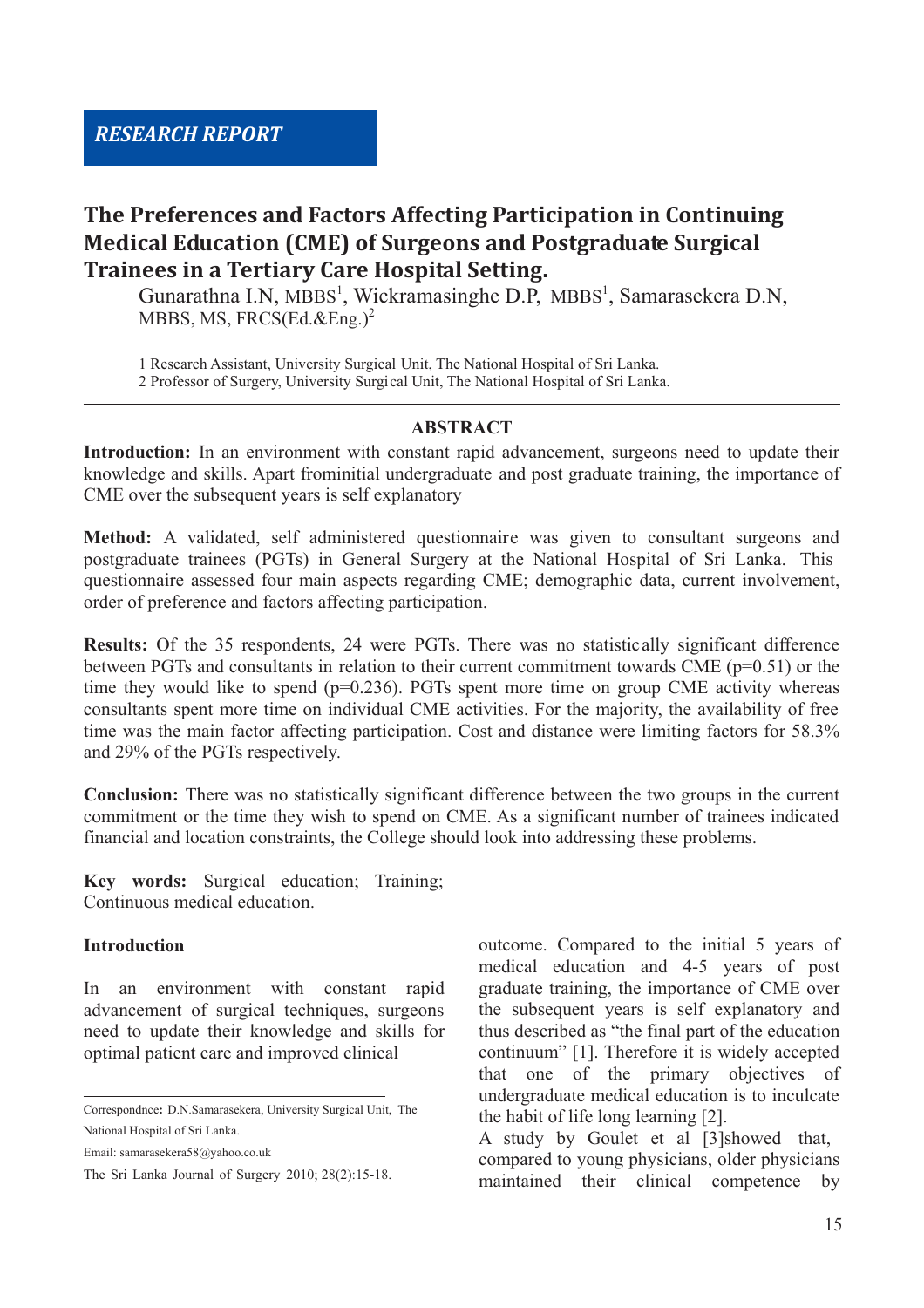The Sri Lanka Journal of Surgery 2010; 28(2)

participating in different continuing medical education (CME) activities. Previous studies have also shown a change in CME activity with increasing age [4]. Thus, CME activities for surgeons and postgraduate trainees should be planned according to their preferences and needs. Two studies have shown that appropriate and accurate need assessment contributes greatly to the success of CME programs [5,6]. Thus assessment of preferences, practices and factors affecting participation in CME for surgeons and postgraduate surgical trainees in a tertiary care hospital setting will greatly contribute to achieve the most successful and effective CME activity. Preferences and data about the needs of each group will help CME planners to address each group to improve the outcome.

The objectives of this study were, to determine the time spent on CME activities by surgeons and postgraduate trainees in surgery and to identify the preferences and practices affecting their participation in CME activities.

## **Methods**

### *Setting and participants*

The study population comprised consultant surgeons and postgraduate trainees in General Surgery at the National Hospital of Sri Lanka (NHSL). The questionnaires were distributed at lectures, workshops and monthly morbidity and mortality meetings after explaining the purpose of the research. All participants were assured confidentiality.

An Ethical Review Committee of the National Hospital of Sri Lanka approved the study.

## *Questionnaire*

The participants were given a self administered validated questionnaire developed to assess surgeons' participation in continuing medical education [7]. This questionnaire assessed four main aspects regarding CME; demographic data, current involvement, order of preference and factors affecting participation. All participants were asked to indicate the total number of hours they spent on CME activities and hours they spent on each CME activity. The participants were also asked to mention how

much time they would prefer to spend on each CME activity from a list of 14 common CME activities. They were also asked to note their order of preference from 1 to 10 for the 10 most preferred CME activities in the list.

The final question was open-ended and asked respondents about factors affecting their participation in CME activities.

#### **Table 1**. Types of CME activity

| <b>CME</b> activity<br>(Minutes per month)                                       |        |        |
|----------------------------------------------------------------------------------|--------|--------|
| Reading,<br>journal articles,<br>e.g.<br>textbooks                               | 1960.0 | 1527.2 |
| Attending surgical conference(s)                                                 | 215.4  | 163.0  |
| Listening to audiotapes or watch<br>videotapes                                   | 43.6   | 183.0  |
| Informal<br>discussions<br>with<br>colleagues<br>about<br>surgical<br>management | 705.6  | 177.0  |
| Teaching<br>undergraduates,<br>postgraduates, peers                              | 430.8  | 616.3  |
| Conducting a clinical audit of<br>own practice                                   | 22.1   | 114.0  |
| Visiting another department<br>to<br>improve skills                              | 23.4   | 12.0   |
| Writing journal articles                                                         | 31.3   | 51.0   |
| Attending journal club                                                           | 86.1   | 60.0   |
| Attending training in surgical<br>skills laboratory                              | 67.8   | 15.0   |
| Producing audiovisual materials<br>for others                                    | 5.2    | 36.0   |
| Attending hospital-based clinical<br>or peer review meetings                     | 148.6  | 63.0   |
| Attending formal course                                                          | 133.0  | 24.0   |
| Participating in internet-based or<br>formal learning CME                        | 300.0  | 392.7  |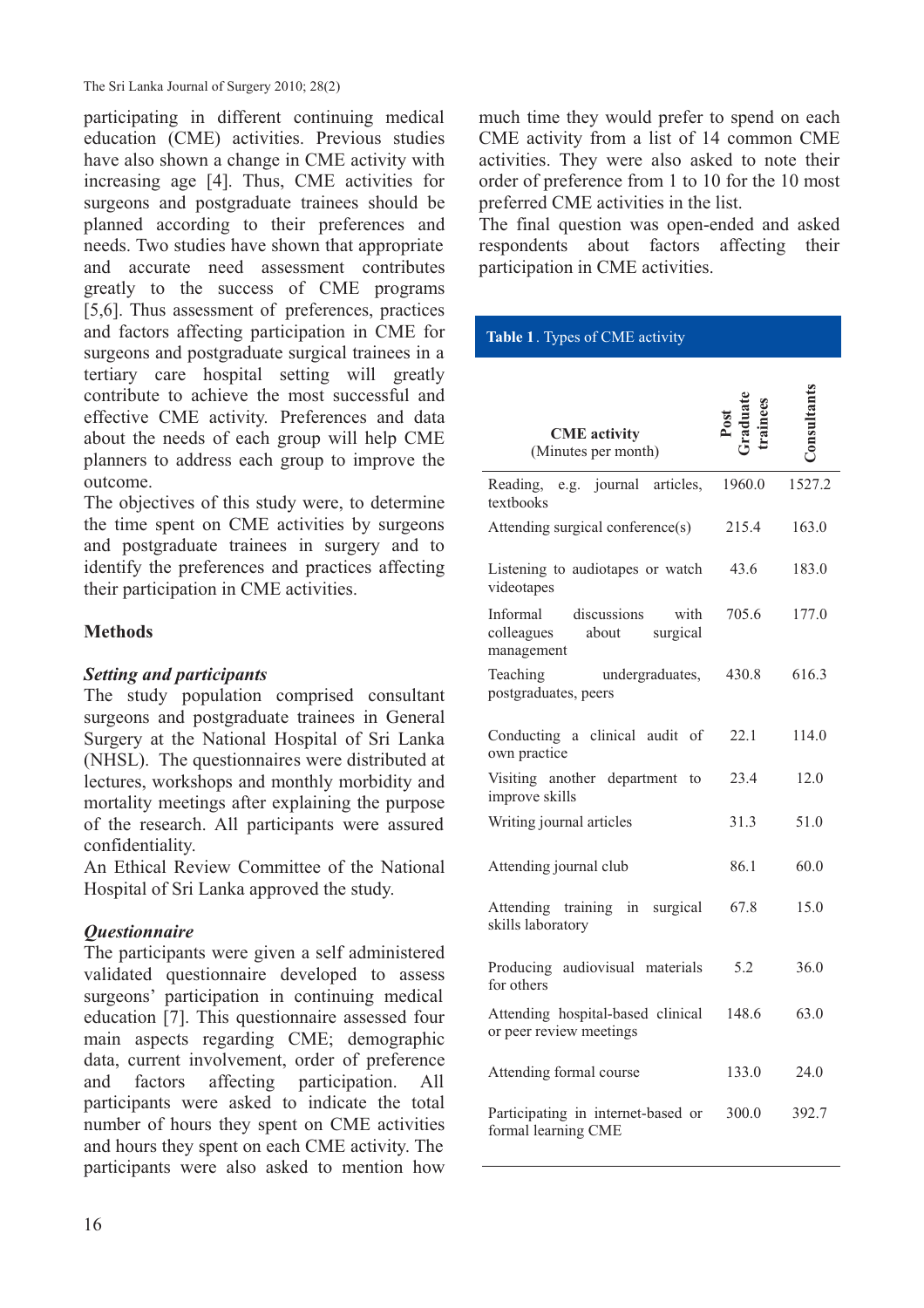#### *Statistical analysis*

The data were analyzed using SPSS version 18 (SPSS for Windows, Rel. 18. Chicago, USA). The Mann Whitney test was used to assess differences between the two groups. A value of ?0.05 was considered significant.

#### **Results**

There were a total of 35 respondents; i.e. 24 post graduate trainees in General Surgery and 11 consultant surgeons. The median age of the two groups was 33.7 years (range 30-40) and 49.7 years (range 41-58) respectively. Types of CME activity are shown in table 1.

There was no statistically significant difference between post graduate trainees and consultants in relation to their current commitment towards CME activities (40.28 hrs vs. 56.45 hrs, p=0.51). Postgraduate (PG) trainees indicated that they had spent a median of 40.28 hours (range 2-110 hours) on CME per month whereas consultants had spent a median of 40.71 hours (range 1.5-125 hours) on CME activities per month. No significant difference was seen between consultants and PGs in relation to hours they wished to spend on CME activities. (p=0.236). PGs indicated that the median time they would like to spend on CME was 56.45 hours (range 8-150) per month while consultants indicated that they would like to spend a median of 47.95 hours (range 3-125) per month.

91% of consultants and 75% of PG trainees identified availability of free time as a factor affecting their participation in CME. 58 % of PG trainees and 9% of consultants indicated that they could not afford the programs. 36% of consultants and 29% of PG trainees indicated that distance to the location from their work place affected participation in CME activities (Figure 1).

### **Discussion**

Our study explores the preferences and potential limiting factors in CME participation in the surgical community. There is very little data available on the CME activities of doctors from developing countries and the data for

surgeons is scarce. A study in Australia showed that younger doctors spent more time than older doctors on CME activities [7]. Our findings contradict this, but it is important to note that the difference we observed was not statistically significant and that younger surgeons (i.e. post graduate trainees) would like to spend more time on CME. The results of a Canadian study have shown that older physicians spend more time on individual CME activities whereas the younger physicians spend more time on group CME activities [3], and this fact was evident in our sample as well (for postgraduate trainees and consultants respectively; i.e. using audio/video tapes 43 vs. 180 min, informal discussions 705mins vs. 177mins). Another study [7] among surgeons in New South Wales, Australia, found that most of the time was spent on reading and our study also shows that reading is one aspect that our doctors prefer. Chambers et al [4] studied barriers for CME participation among anaesthetists in Scotland and found funding was less of a limitation for those working in district general hospitals. Another study carried out among physicians in the state of Oregon, USA, showed that the apparent disparity between the type of CME method the learner prefers and the type of CME activity organized by the institution is a barrier



for participation [8]. Stafford et al [9] pointed out that non-fee levying and local continuing

**Figure1:** Main factors affecting CME participation